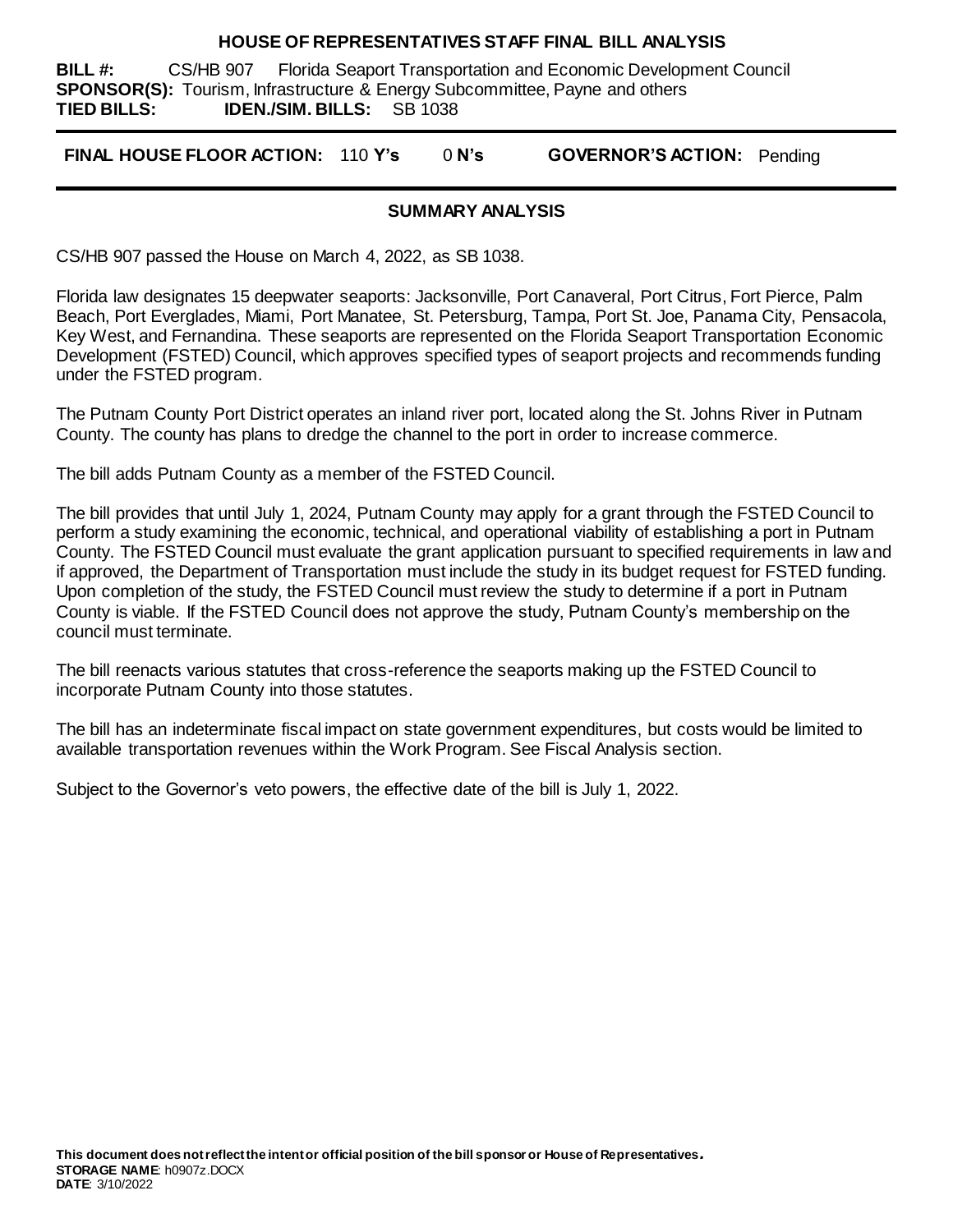## **I. SUBSTANTIVE INFORMATION**

#### A. EFFECT OF CHANGES:

### **Current Situation**

Florida is home to 15 deepwater seaports: Jacksonville, Port Canaveral, Port Citrus, Fort Pierce, Palm Beach, Port Everglades, Miami, Port Manatee, St. Petersburg, Tampa, Port St. Joe, Panama City, Pensacola, Key West, and Fernandina,<sup>1</sup> which are independently governed and operated.<sup>2</sup>

The Department of Transportation's (DOT) Seaports Office works with the seaports to assist with planning and funding strategic seaport projects, as well as assisting with seaport-related issues. DOT's Seaports Office is responsible for statewide seaport system planning, coordinating with statewide freight planning, project management, and coordinating seaport infrastructure projects.<sup>3</sup>

#### Florida Seaport Transportation and Economic Development (FSTED) Program/FSTED Council

Created in 1990,<sup>4</sup> the Florida Seaport Transportation and Economic Development (FSTED) Program within DOT finances port transportation or port facilities projects that will improve the movement and intermodal transportation of cargo or passengers in commerce and trade and support the interests, purposes, and requirements of all 15 seaports.<sup>5</sup>

The FSTED Council is charged with carrying out the state's economic development mission through implementation of seaport capital improvement projects at the local level. The FSTED Council is created within DOT and consists of the port directors of the 15 deepwater seaports and representatives from DOT and the Department of Economic Opportunity (DEO).<sup>6</sup>

Under Florida law, a minimum of \$25 million per year must be made available from the State Transportation Trust Fund for the FSTED Program. The FSTED Council must develop guidelines and recommendations for project funding. Council staff, DOT, and DEO must work in cooperation to review projects and allocate funds in accordance with the schedule required for DOT to include these projects in its tentative work program.<sup>7</sup>

DOT must include FSTED funding in its annual legislative budget request, including funding for FSTED Council-approved projects which have been determined by DOT and DEO to be consistent with Florida law. DOT must include the approved FSTED projects during the ensuing fiscal year in its tentative work program. The total amount of funding to be allocated to the FSTED Program during the successive 4 fiscal years must also be included in DOT's tentative work program.<sup>8</sup>

FSTED Program funds must be used to fund approved projects on a 50-50 matching basis with the relevant deepwater seaport. However, program funds used to fund projects that involve the rehabilitation of wharves, docks, berths, bulkheads, or similar structures require a 25 percent match of funds. Program funds may also be used by the FSTED Council for data and analysis that will assist Florida's seaports and international trade.<sup>9</sup>

<sup>7</sup> S. 311.07(2), F.S. DOT's work program is developed pursuant to s. 339.135, F.S.

l <sup>1</sup> S. 311.09(1), F.S.

<sup>2</sup> Department of Transportation (DOT), Agency Analysis of 2022 Senate Bill 1038 p.2. (Dec. 6, 2021).

<sup>3</sup> *Id.*

<sup>4</sup> Ch. 90-136, Laws of Fla.

<sup>5</sup> S. 311.07(1), F.S.

<sup>6</sup> S. 311.09(1), F.S. Florida Ports Council, *Florida Seaport Transportation and Economic Development Program*,

https://flaports.org/about/florida-seaport-transportation-and-economic-development-program/ (last visited Dec. 15, 2021).

<sup>8</sup> S. 311.07(9), F.S.

 $9$  S. 311.07(3)(a), F.S.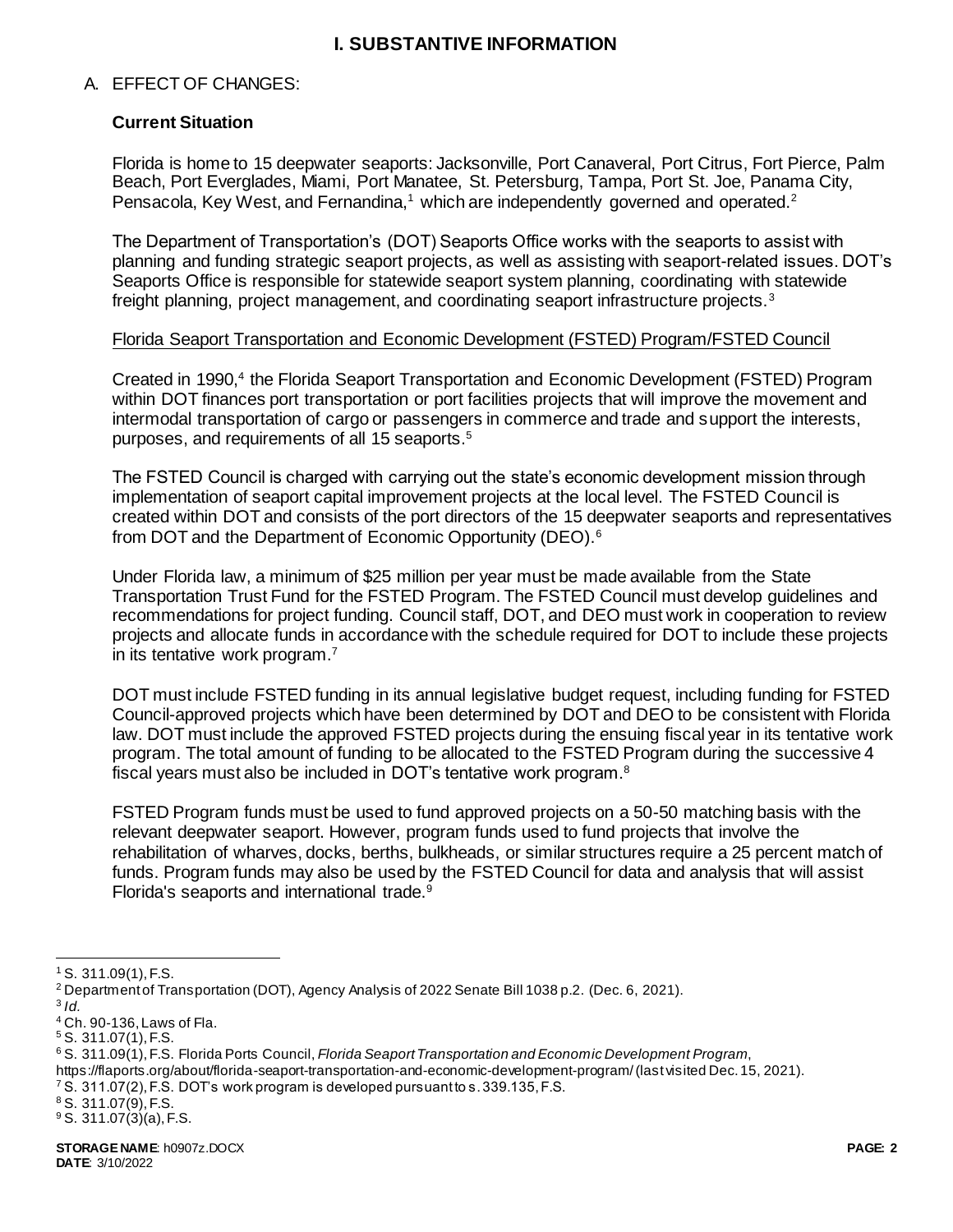Projects eligible for funding by grants under the FSTED Program are limited to the following port facilities or port transportation projects:

- Transportation facilities within the jurisdiction of the port.
- The dredging or deepening of channels, turning basins, or harbors.
- The construction or rehabilitation of wharves, docks, structures, jetties, piers, storage facilities, cruise terminals, automated people mover systems, or any facilities necessary or useful in connection with any of the foregoing.
- The acquisition of vessel tracking systems, container cranes, or other mechanized equipment used in the movement of cargo or passengers in international commerce.
- The acquisition of land to be used for port purposes.
- The acquisition, improvement, enlargement, or extension of existing port facilities.
- Environmental protection projects which are necessary because of requirements imposed by a state agency as a condition of a permit or other form of state approval; which are necessary for environmental mitigation required as a condition of a state, federal, or local environmental permit; which are necessary for the acquisition of spoil disposal sites and improvements to existing and future spoil sites; or which result from the funding of eligible projects.
- Transportation facilities which are not otherwise part of DOT's adopted work program.
- Intermodal access projects.
- Construction or rehabilitation of port facilities, excluding any park or recreational facilities, in ports with operating revenues of \$5 million or less, provided that such projects create economic development opportunities, capital improvements, and positive financial returns to such ports.
- Seaport master plan or strategic plan development or updates, including the purchase of data to support such plans.<sup>10</sup>

To be eligible for consideration by the FSTED Council, a project must be consistent with the port comprehensive master plan that is incorporated as part of the approved local government comprehensive plan.<sup>11</sup>

### Putnam County Port District

Created in 1967 by special act,<sup>12</sup> the Putnam County Port District is a dependent special district consisting of all of Putnam County. Its board consists of the Putnam County Board of County Commissioners. The district operates an inland river port, located along the St. Johns River in the county.

Putnam County proposes dredging a 5,000-foot branch channel on the St. Johns River from the current barge berth to the St. Johns channel and adding a turning basin to enhance both navigability and safety. The current depth is 7 feet at low water. The proposed dredging will increase the depth to 12 feet at low water, allowing the size and capacity of vessels able to visit the port to increase substantially.<sup>13</sup>

## **Effect of the Bill**

The bill adds Putnam County as a member the FSTED Council.

The bill provides that until July 1, 2024, Putnam County may apply for a grant through the FSTED Council to perform a study examining the economic, technical, and operational viability of establishing a port in Putnam County. The FSTED Council must evaluate the grant application pursuant to the

j  $10$  S. 311.07(3)(a), F.S.

<sup>11</sup> S. 311.07(3)(c), F.S.

<sup>12</sup> Ch. 67-1961, Laws of Fla.

<sup>&</sup>lt;sup>13</sup> Attachment to e-mail from SaraLynn Ard, Legislative Aide to Rep. Payne, FW: PowerPoint (Jan. 21, 2022).